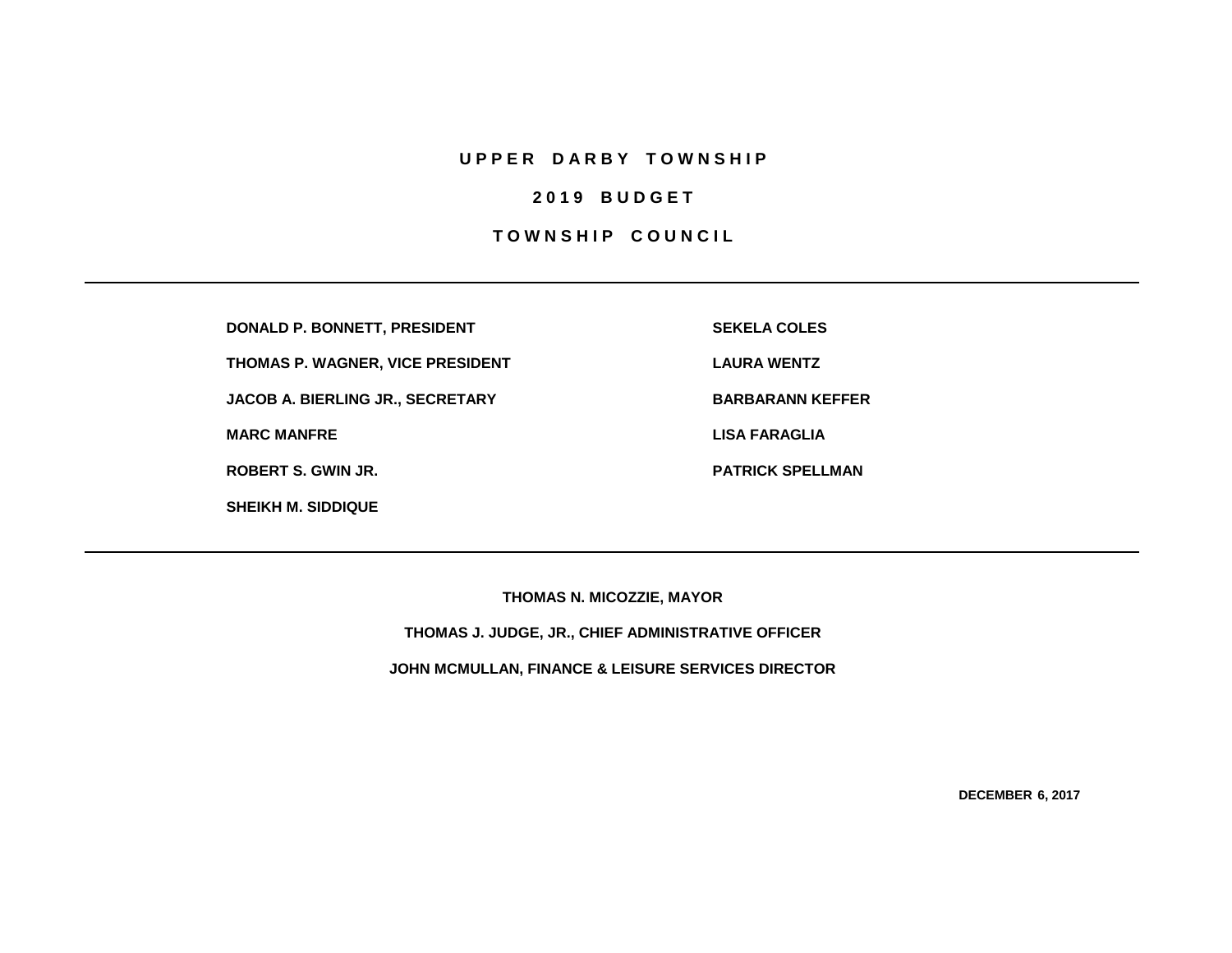# **UPPER DARBY TOWNSHIP**

# **2 0 1 9 B U D G E T**

## **I N D E X**

| PAGE 1            | COMPARATIVE SUMMARY-GENERAL FUND     |
|-------------------|--------------------------------------|
| PAGE 2            | REAL ESTATE AND LOCAL TAXES          |
| <b>PAGE 3-5</b>   | COMPARATIVE SUMMARY-OTHER REVENUE    |
| <b>PAGE 6-10</b>  | COMPARATIVE SUMMARY-EXPENDITURES     |
| PAGE 10           | <b>DEBT SERVICE SUMMARY</b>          |
| <b>PAGE 11-12</b> | EXPENDITURE SUPPLEMENTAL INFORMATION |
| PAGE 13           | COMPARATIVE SUMMARY-SEWER RENTAL     |
| PAGE 14           | COMPARATIVE SUMMARY-HIGHWAY          |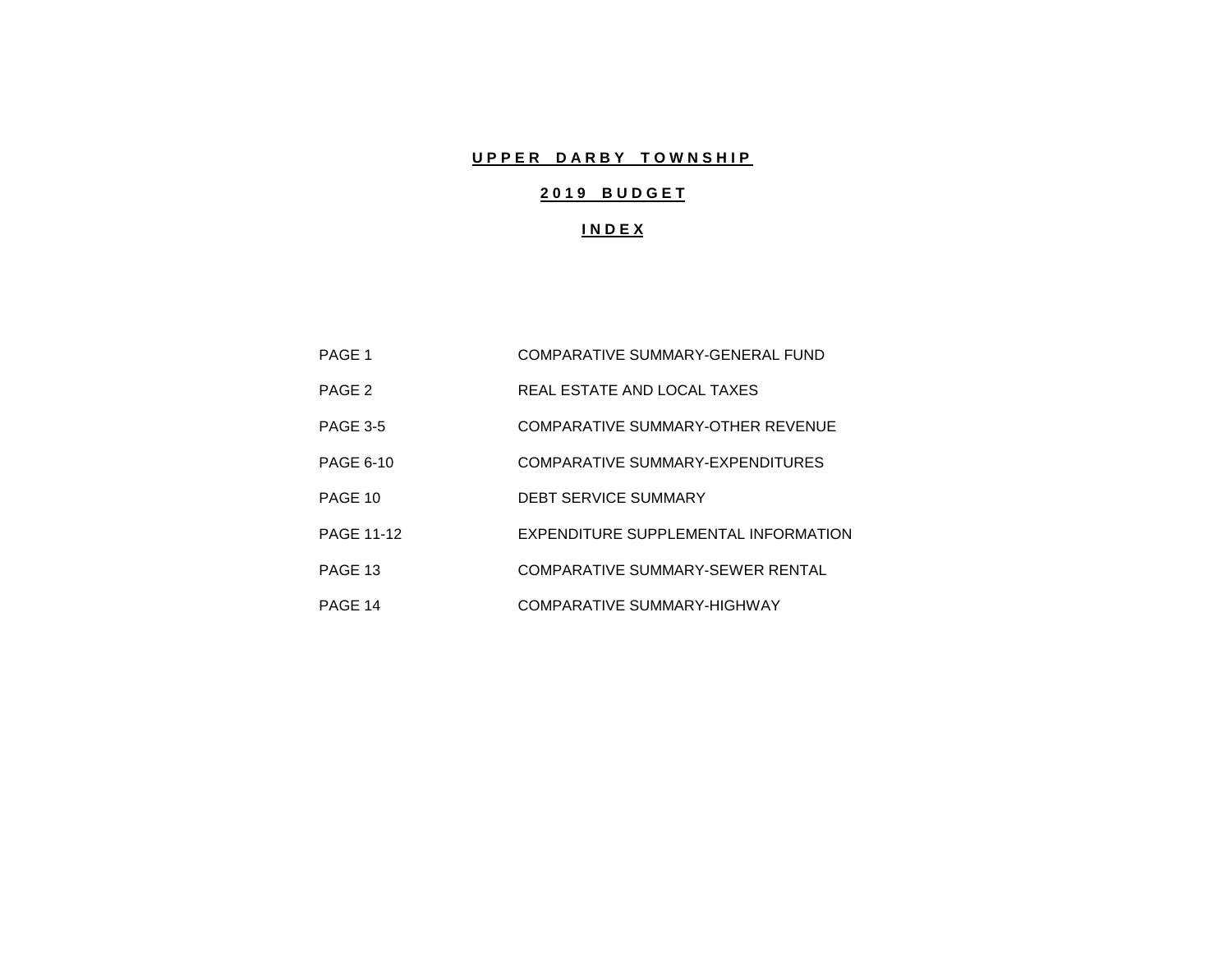### **UPPER DARBY TOWNSHIP**

## **COMPARATIVE BUDGET SUMMARY**

### **GENERAL FUND**

| <b>DESCRIPTION</b>           | 2019<br><b>BUDGET</b> |            |    | <b>PROJECTED</b><br>2018<br><b>ACTUAL</b> |   | 2019 BUDGET<br><b>OVER(UNDER)</b><br>2018 ACTUAL |   | 2018<br><b>BUDGET</b> |   | 2019 BUDGET<br>OVER(UNDER)<br>2018 BUDGET |
|------------------------------|-----------------------|------------|----|-------------------------------------------|---|--------------------------------------------------|---|-----------------------|---|-------------------------------------------|
| FUND BALANCE-BEGINNING       |                       | 2,220,413  | \$ | 1,795,340                                 | S | 425,073                                          | S | 1,944,629             | J | 275,784                                   |
| <b>REVENUE</b>               |                       | 78,049,673 |    | 74,742,355                                |   | 3,307,318                                        |   | 74,858,788            |   | 3,190,885                                 |
| <b>TOTAL FUNDS AVAILABLE</b> |                       | 80,270,086 | Φ  | 76,537,695                                |   | 3,732,391                                        |   | 76,803,417            | ъ | 3,466,669                                 |
| <b>EXPENDITURES</b>          |                       | 80,270,086 |    |                                           |   | 80,270,086                                       |   | 76,803,417            |   | 3,466,669                                 |
| <b>FUND BALANCE-ENDING</b>   |                       |            |    | 76,537,695                                |   | (76, 537, 695)                                   |   |                       |   |                                           |

### **TAX REQUIREMENTS**

| <b>TOTAL MILLAGE REQUIREMENT</b>     | 20.95         | 20.95         |             |
|--------------------------------------|---------------|---------------|-------------|
| MILLAGE REQUIREMENT FOR DEBT SERVICE | 0.95          | 0.95          |             |
| MILLAGE REQUIREMENT                  | 20.00         | 20.00         |             |
| ASSESSMENT                           | 2,683,000,000 | 2,688,000,000 |             |
| NET CURRENT YEAR TAX REQUIREMENT     | 50,934,900    | 50,934,900    | (5,000,000) |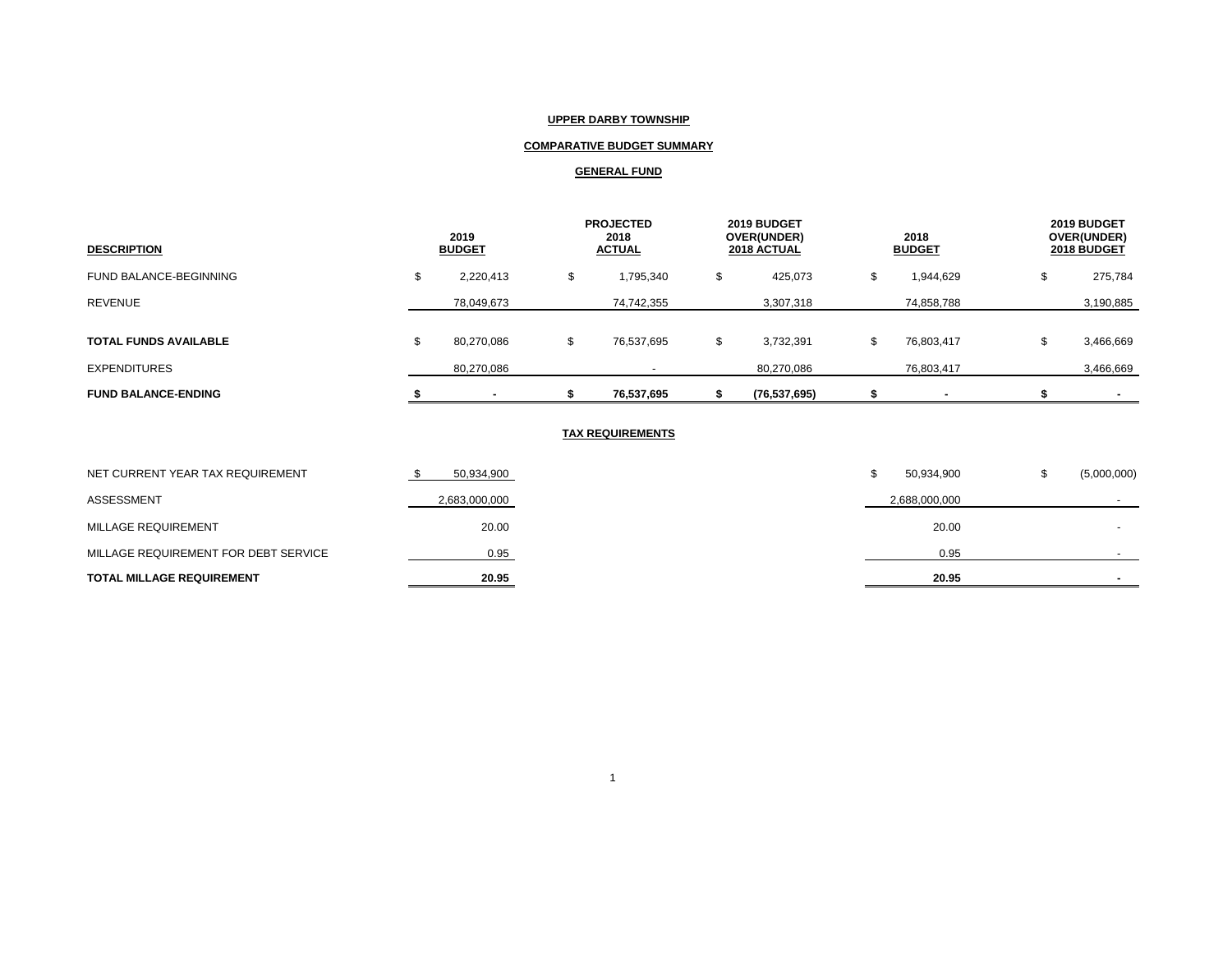| <b>DESCRIPTION</b>             | 2019<br><b>BUDGET</b> |            | <b>PROJECTED</b><br>2018<br><b>ACTUAL</b> |    | 2019 BUDGET<br>OVER(UNDER)<br>2018 ACTUAL |    | 2018<br><b>BUDGET</b> |    | 2019 BUDGET<br>OVER(UNDER)<br>2018 BUDGET |  |
|--------------------------------|-----------------------|------------|-------------------------------------------|----|-------------------------------------------|----|-----------------------|----|-------------------------------------------|--|
| <b>REAL ESTATE TAXES</b>       |                       |            |                                           |    |                                           |    |                       |    |                                           |  |
| <b>CURRENT</b>                 | \$                    | 50,934,900 | \$<br>50,500,000                          | \$ | 434,900                                   | \$ | 50,934,900            | \$ |                                           |  |
| PRIOR YEAR                     |                       | 600,000    | 550,000                                   |    | 50,000                                    |    | 500,000               |    | 100,000                                   |  |
| DELINQUENT                     |                       | 2,700,000  | 2,150,000                                 |    | 550,000                                   |    | 2,200,000             |    | 500,000                                   |  |
| <b>TOTAL REAL ESTATE TAXES</b> |                       | 54,234,900 | \$<br>53,200,000                          | \$ | 1,034,900                                 | S  | 53,634,900            | S  | 600,000                                   |  |
| <b>LOCAL TAXES</b>             |                       |            |                                           |    |                                           |    |                       |    |                                           |  |
| <b>MERCANTILE</b>              | \$                    | 1,675,000  | \$<br>1,550,000                           | \$ | 125,000                                   | \$ | 1,610,000             | \$ | 65,000                                    |  |
| <b>LOCAL SERVICE TAX</b>       |                       | 750,000    | 710,000                                   |    | 40,000                                    |    | 725,000               |    | 25,000                                    |  |
| <b>BUSINESS PRIVILEGE TAX</b>  |                       | 925,000    | 750,000                                   |    | 175,000                                   |    | 775,000               |    | 150,000                                   |  |
| MECHANICAL DEVICE TAX          |                       | 25,000     | 25,000                                    |    | $\blacksquare$                            |    | 25,000                |    | $\sim$                                    |  |
| <b>TOTAL LOCAL TAXES</b>       | \$                    | 3,375,000  | \$<br>3,035,000                           | \$ | 340,000                                   | \$ | 3,135,000             | S  | 240,000                                   |  |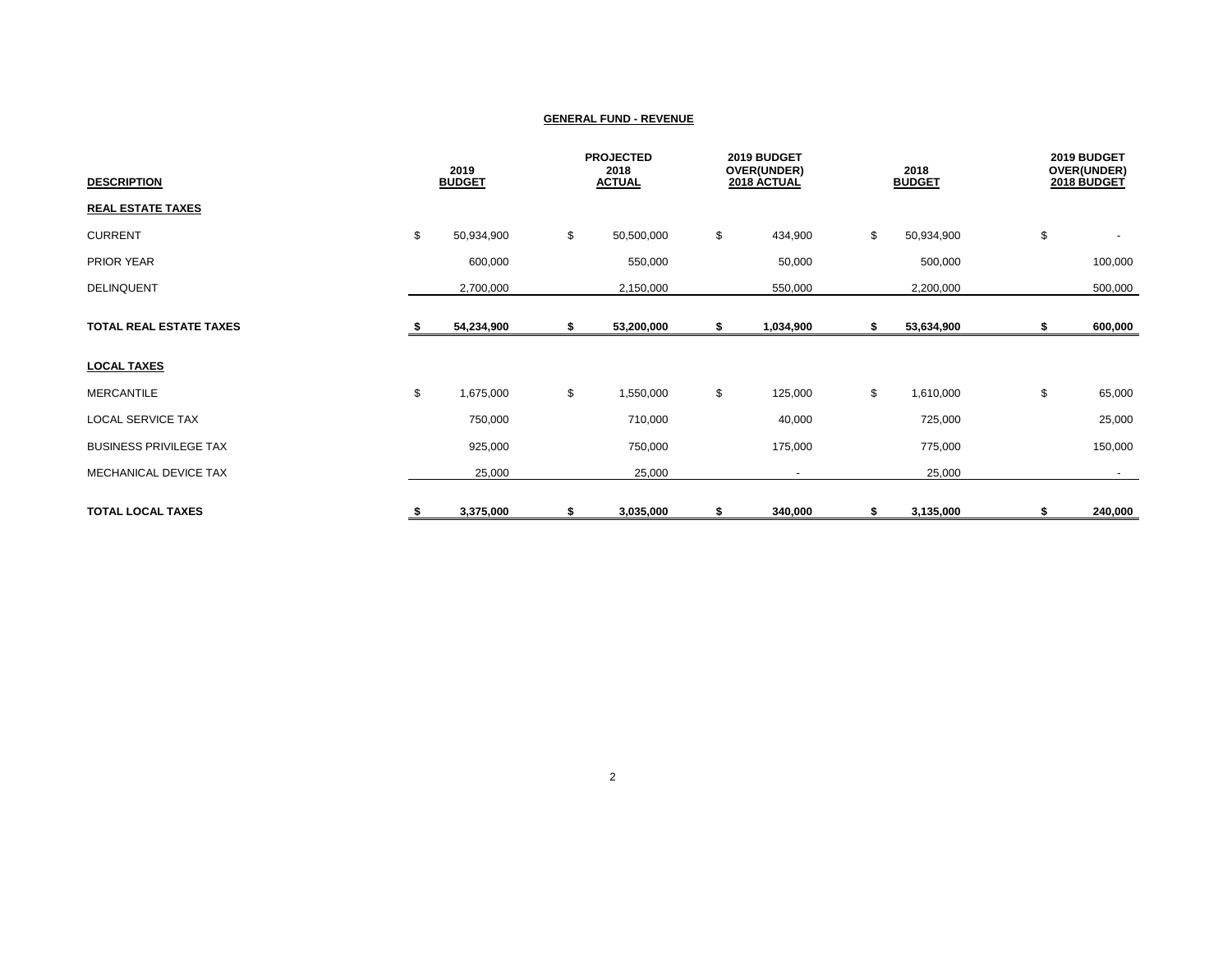| <b>DESCRIPTION</b>                    | 2019<br><b>BUDGET</b> |           | <b>PROJECTED</b><br>2018<br><b>ACTUAL</b> |    | 2019 BUDGET<br>OVER(UNDER)<br>2018 ACTUAL |    | 2018<br><b>BUDGET</b> |    | 2019 BUDGET<br>OVER(UNDER)<br>2018 BUDGET |  |
|---------------------------------------|-----------------------|-----------|-------------------------------------------|----|-------------------------------------------|----|-----------------------|----|-------------------------------------------|--|
| <b>LICENSES AND PERMITS</b>           |                       |           |                                           |    |                                           |    |                       |    |                                           |  |
| <b>BEVERAGE</b>                       | \$                    | 26,000    | \$<br>26,000                              | \$ |                                           | \$ | 26,000                | \$ |                                           |  |
| <b>RENTAL LICENSE</b>                 |                       | 620,000   | 605,000                                   |    | 15,000                                    |    | 620,000               |    | $\blacksquare$                            |  |
| <b>HEALTH</b>                         |                       | 30,000    | 35,000                                    |    | (5,000)                                   |    | 30,000                |    | $\overline{\phantom{a}}$                  |  |
| LICENSES AND INSPECTIONS              |                       | 1,128,500 | 1,243,900                                 |    | (115, 400)                                |    | 1,081,000             |    | 47,500                                    |  |
| CABLE T.V.                            |                       | 1,800,000 | 1,450,000                                 |    | 350,000                                   |    | 1,600,000             |    | 200,000                                   |  |
| <b>TOTAL LICENSES AND PERMITS</b>     | - 5                   | 3,604,500 | \$<br>3,359,900                           | \$ | 244,600                                   | \$ | 3,357,000             | \$ | 247,500                                   |  |
| <b>COURT COSTS AND FINES</b>          |                       |           |                                           |    |                                           |    |                       |    |                                           |  |
| <b>DISTRICT JUSTICE COURT COSTS</b>   | \$                    | 240,000   | \$<br>230,000                             | \$ | 10,000                                    | \$ | 240,000               | \$ |                                           |  |
| PARKING METER & STATE POLICE          |                       | 355,000   | 340,000                                   |    | 15,000                                    |    | 355,000               |    |                                           |  |
| <b>TOTAL COURT COSTS AND FINES</b>    |                       | 595,000   | \$<br>570,000                             | \$ | 25,000                                    | \$ | 595,000               | \$ |                                           |  |
| <b>INTEREST AND RENTAL FEES</b>       |                       |           |                                           |    |                                           |    |                       |    |                                           |  |
| <b>INTEREST FROM INVESTMENTS</b>      | \$                    | 100,000   | \$<br>30,000                              | \$ | 70,000                                    | \$ | 50,000                | \$ | 50,000                                    |  |
| MUNICIPAL PARKING LOT AND RENTALS     |                       | 238,000   | 208,000                                   |    | 30,000                                    |    | 238,000               |    |                                           |  |
| <b>TOTAL INTEREST AND RENTAL FEES</b> | \$                    | 338,000   | \$<br>238,000                             | \$ | 100,000                                   | \$ | 288,000               | \$ | 50,000                                    |  |

3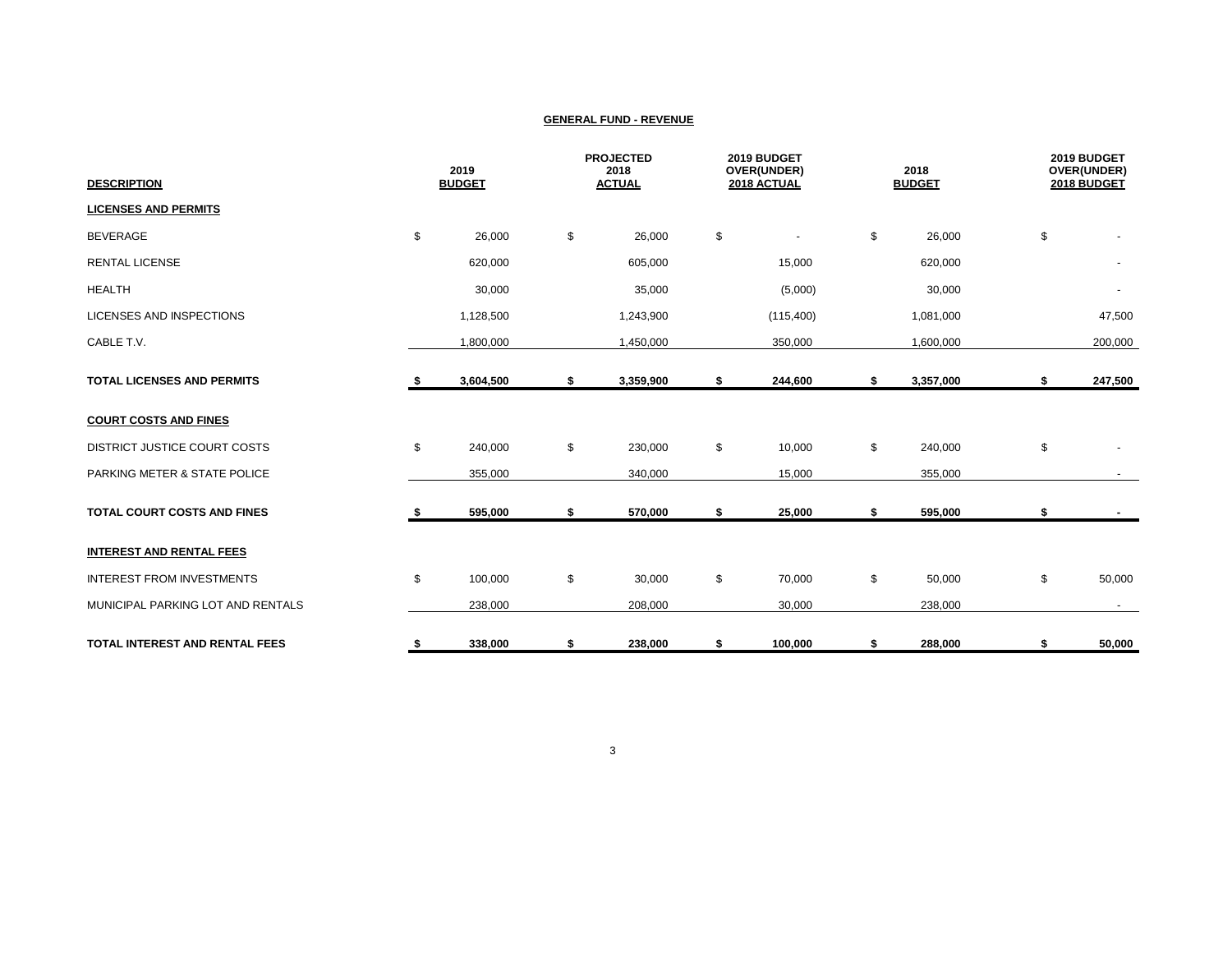| <b>DESCRIPTION</b>                 |    | 2019<br><b>BUDGET</b> |    | <b>PROJECTED</b><br>2018<br><b>ACTUAL</b> |    | 2019 BUDGET<br>OVER(UNDER)<br>2018 ACTUAL |    | 2018<br><b>BUDGET</b> |    | 2019 BUDGET<br>OVER(UNDER)<br>2018 BUDGET |  |
|------------------------------------|----|-----------------------|----|-------------------------------------------|----|-------------------------------------------|----|-----------------------|----|-------------------------------------------|--|
| <b>GRANTS</b>                      |    |                       |    |                                           |    |                                           |    |                       |    |                                           |  |
| COSA                               | \$ | 305,000               | \$ | 312,000                                   | \$ | (7,000)                                   | \$ | 305,000               | \$ |                                           |  |
| <b>SENIOR CENTERS</b>              |    | 40,000                |    | 38,000                                    |    | 2,000                                     |    | 40,000                |    |                                           |  |
| <b>HUD</b>                         |    | 1,575,000             |    | 1,225,000                                 |    | 350,000                                   |    | 1,575,000             |    |                                           |  |
| <b>HOME PROGRAM</b>                |    | 250,000               |    | 175,000                                   |    | 75,000                                    |    | 250,000               |    |                                           |  |
| PUBLIC UTILITY REALTY TAX          |    | 60,000                |    | 60,000                                    |    | $\overline{\phantom{a}}$                  |    | 60,000                |    |                                           |  |
| VOLUNTEER FIRE RELIEF ALLOCATION   |    | 235,000               |    | 235,331                                   |    | (331)                                     |    | 235,000               |    |                                           |  |
| PENSION PLAN ALLOCATION            |    | 2,587,773             |    | 2,638,246                                 |    | (50, 473)                                 |    | 2,587,773             |    |                                           |  |
| <b>RECYCLING GRANT</b>             |    | 150,000               |    | 150,000                                   |    | $\blacksquare$                            |    | 150,000               |    |                                           |  |
| MISCELLANEOUS GRANT                |    | 565,000               |    | 250,000                                   |    | 315,000                                   |    | 552,115               |    | 12,885                                    |  |
| <b>TOTAL GRANT</b>                 | s. | 5,767,773             | \$ | 5,083,577                                 | \$ | 684,196                                   | \$ | 5,754,888             | \$ | 12,885                                    |  |
| DEPARTMENTAL EARNINGS              |    |                       |    |                                           |    |                                           |    |                       |    |                                           |  |
| <b>RUBBISH FEES</b>                | \$ | 7,051,000             | \$ | 4,952,500                                 |    | 2,098,500                                 | \$ | 5,051,000             | \$ | 2,000,000                                 |  |
| <b>RECREATION</b>                  |    | 640,000               |    | 565,000                                   |    | 75,000                                    |    | 615,000               |    | 25,000                                    |  |
| <b>PARKING METERS</b>              |    | 650,000               |    | 660,000                                   |    | (10,000)                                  |    | 650,000               |    |                                           |  |
| <b>POLICE</b>                      |    | 58,000                |    | 54,000                                    |    | 4,000                                     |    | 58,000                |    | $\sim$                                    |  |
| <b>TOTAL DEPARTMENTAL EARNINGS</b> | \$ | 8,399,000             | \$ | 6,231,500                                 | \$ | 2,167,500                                 | \$ | 6,374,000             | \$ | 2,025,000                                 |  |

4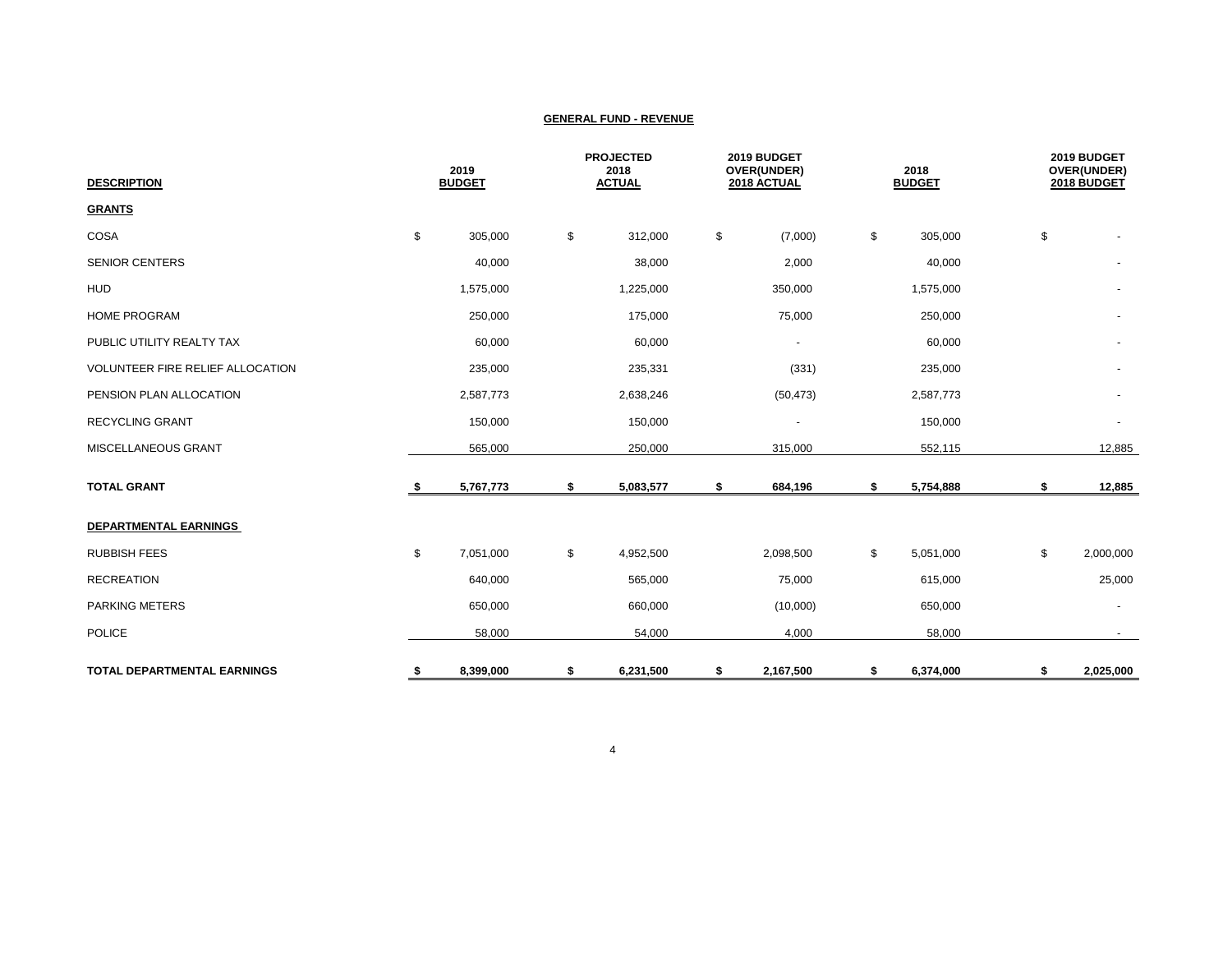| <b>DESCRIPTION</b>                 | 2019<br><b>BUDGET</b> |    | <b>PROJECTED</b><br>2018<br><b>ACTUAL</b> |    | 2019 BUDGET<br>OVER(UNDER)<br>2018 ACTUAL |    | 2018<br><b>BUDGET</b> |    | 2019 BUDGET<br>OVER(UNDER)<br>2018 BUDGET |
|------------------------------------|-----------------------|----|-------------------------------------------|----|-------------------------------------------|----|-----------------------|----|-------------------------------------------|
| <b>OTHER INCOME</b>                |                       |    |                                           |    |                                           |    |                       |    |                                           |
| SALE OF FIXED ASSETS               | \$<br>10,000          | \$ | 5,000                                     | \$ | 5,000                                     | \$ | 10,000                | \$ |                                           |
| REFUNDS/REIMBURSEMENTS             | 650,000               |    | 770,000                                   |    | (120,000)                                 |    | 650,000               |    | $\overline{a}$                            |
| <b>SEWER RENTAL FUND</b>           | 1,000,000             |    | 900,000                                   |    | 100,000                                   |    | 1,000,000             |    |                                           |
| <b>MISCELLANEOUS</b>               | 75,000                |    | 60,000                                    |    | 15,000                                    |    | 60,000                |    | 15,000                                    |
| <b>TOTAL OTHER INCOME</b>          | 1,735,000             |    | 1,735,000                                 |    |                                           |    | 1,720,000             |    | 15,000                                    |
| <b>TOTAL- GENERAL FUND REVENUE</b> | 78,049,173            | ъ  | 73,452,977                                |    | 4,596,196                                 | ъ  | 74,858,788            |    | 3,190,385                                 |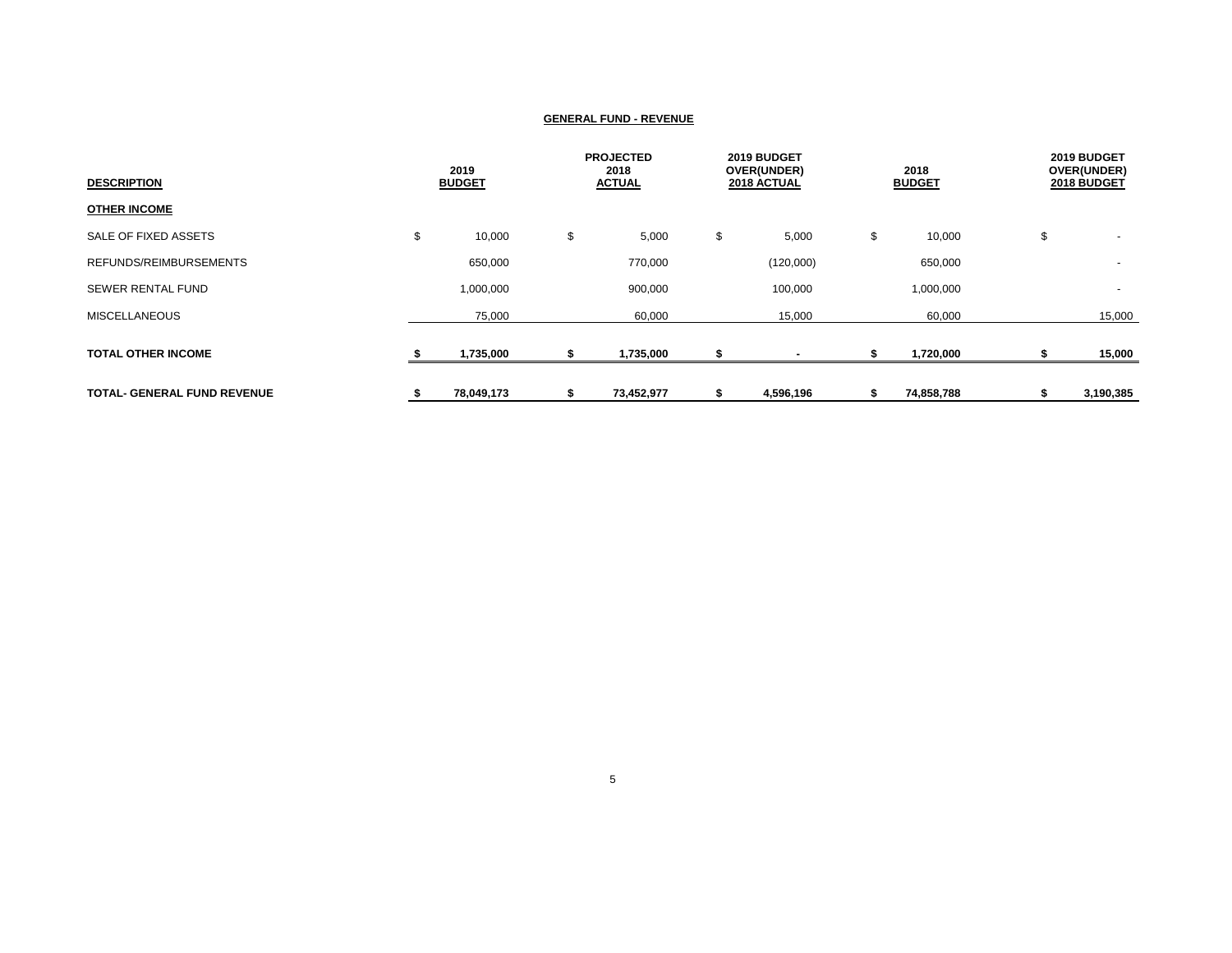| <b>DESCRIPTION</b>         | 2019<br><b>BUDGET</b> |    | <b>PROJECTED</b><br>2018<br><b>ACTUAL</b> |    | 2019 BUDGET<br>OVER(UNDER)<br>2018 ACTUAL |    | 2018<br><b>BUDGET</b> |    | 2019 BUDGET<br>OVER(UNDER)<br>2018 BUDGET |  |
|----------------------------|-----------------------|----|-------------------------------------------|----|-------------------------------------------|----|-----------------------|----|-------------------------------------------|--|
| <b>GENERAL GOVERNMENT</b>  |                       |    |                                           |    |                                           |    |                       |    |                                           |  |
| COUNCIL                    | \$<br>213,195         | \$ | 202,869                                   | \$ | 10,326                                    | \$ | 209,757               | \$ | 3,438                                     |  |
| <b>MAYOR</b>               | 130,515               |    | 120,167                                   |    | 10,348                                    |    | 130,182               |    | 333                                       |  |
| <b>FINANCE</b>             | 929,399               |    | 928,021                                   |    | 1,378                                     |    | 889,556               |    | 39,843                                    |  |
| TREASURER                  | 8,000                 |    | 7,500                                     |    | 500                                       |    | 8,000                 |    | $\sim$                                    |  |
| <b>SOLICITOR</b>           | 325,000               |    | 277,674                                   |    | 47,326                                    |    | 325,000               |    | $\sim$                                    |  |
| C.A.O.                     | 264,777               |    | 235,963                                   |    | 28,814                                    |    | 258,260               |    | 6,517                                     |  |
| ADMINISTRATIVE SERVICES    | 1,854,295             |    | 1,556,791                                 |    | 297,504                                   |    | 1,730,461             |    | 123,834                                   |  |
| TOTAL GENERAL GOVERNMENT   | 3,725,181             | \$ | 3,328,985                                 | S  | 396,196                                   | s. | 3,551,216             | \$ | 173,965                                   |  |
| PERCENTAGE OF TOTAL BUDGET | 4.6                   |    | 4.3                                       |    |                                           |    | 4.6                   |    |                                           |  |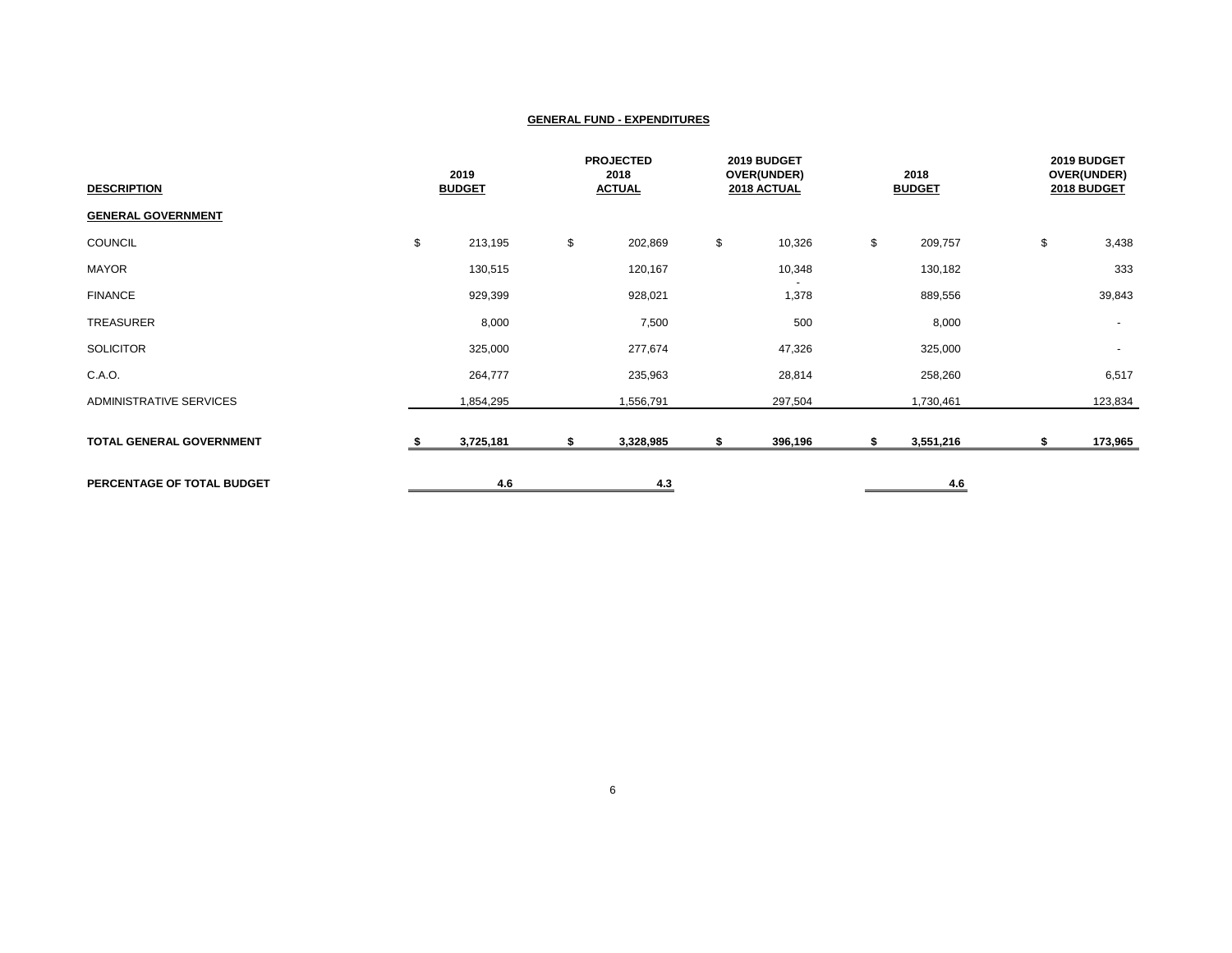| <b>DESCRIPTION</b>                       |      | 2019<br><b>BUDGET</b> |    | <b>PROJECTED</b><br>2018<br><b>ACTUAL</b> |    | 2019 BUDGET<br>OVER(UNDER)<br>2018 ACTUAL |    | 2018<br><b>BUDGET</b> | 2019 BUDGET<br>OVER(UNDER)<br>2018 BUDGET |           |
|------------------------------------------|------|-----------------------|----|-------------------------------------------|----|-------------------------------------------|----|-----------------------|-------------------------------------------|-----------|
| PROTECTION TO PERSONS AND PROPERTY       |      |                       |    |                                           |    |                                           |    |                       |                                           |           |
| <b>POLICE</b>                            | \$   | 31,208,671            | \$ | 32,191,386                                | \$ | (982, 715)                                | \$ | 30,691,913            | \$                                        | 516,758   |
| <b>FIRE</b>                              |      | 14,173,332            |    | 12,950,435                                |    | 1,222,897                                 |    | 12,625,717            |                                           | 1,547,615 |
| <b>LICENSES AND INSPECTION</b>           |      | 811,561               |    | 681,722                                   |    | 129,839                                   |    | 803,113               |                                           | 8,448     |
| PLANNING AND ZONING DIVISION             |      | 113,000               |    | 108,526                                   |    | 4,474                                     |    | 110,500               |                                           | 2,500     |
| TOTAL PROTECTION TO PERSONS AND PROPERTY | - \$ | 46,306,564            | \$ | 45,932,069                                | \$ | 374,495                                   | \$ | 44,231,243            | \$                                        | 2,075,321 |
| PERCENTAGE OF TOTAL BUDGET               |      | 57.7                  |    | 60                                        |    |                                           |    | 57.6                  |                                           |           |
| <b>PUBLIC WORKS</b>                      |      |                       |    |                                           |    |                                           |    |                       |                                           |           |
| <b>PUBLIC WORKS</b>                      | \$   | 1,888,702             | \$ | 1,852,144                                 | \$ | 36,558                                    | \$ | 1,763,529             | \$                                        | 125,173   |
| <b>SANITATION</b>                        |      | 5,652,677             |    | 4,907,158                                 |    | 745,519                                   |    | 4,938,851             |                                           | 713,826   |
| <b>TOTAL PUBLIC WORKS</b>                |      | 7,541,379             | \$ | 6,759,302                                 | s. | 782,077                                   | \$ | 6,702,380             | \$                                        | 838,999   |
| PERCENTAGE OF TOTAL BUDGET               |      | 9.4                   |    | 8.8                                       |    |                                           |    | 8.7                   |                                           |           |
| <b>HEALTH SERVICES</b>                   | \$   | 621,410               | \$ | 546,756                                   | \$ | 74,654                                    | \$ | 597,125               | \$                                        | 24,285    |
| PERCENTAGE OF TOTAL BUDGET               |      | 0.8                   |    | 0.7                                       |    |                                           |    | 0.8                   |                                           |           |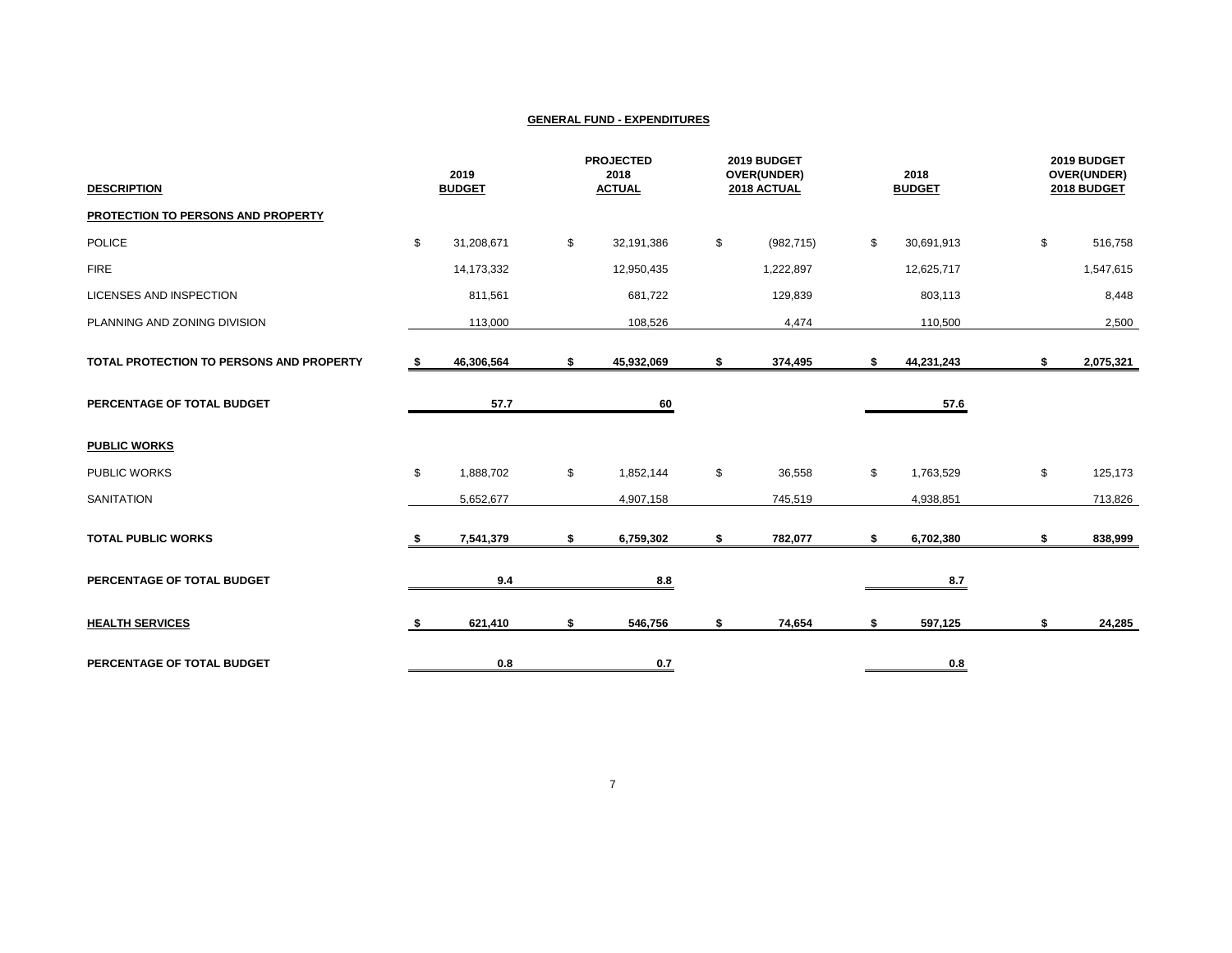| <b>DESCRIPTION</b>            | 2019<br><b>BUDGET</b> |           | <b>PROJECTED</b><br>2018<br><b>ACTUAL</b> |           | 2019 BUDGET<br>OVER(UNDER)<br>2018 ACTUAL |            |    | 2018<br><b>BUDGET</b>      | 2019 BUDGET<br>OVER(UNDER)<br>2018 BUDGET |           |
|-------------------------------|-----------------------|-----------|-------------------------------------------|-----------|-------------------------------------------|------------|----|----------------------------|-------------------------------------------|-----------|
| <b>ELECTRICAL</b>             | s.                    | 1,040,493 | \$                                        | 944,950   |                                           | 95,543     | S  | 1,138,523                  | 5.                                        | (98, 030) |
| PERCENTAGE OF TOTAL BUDGET    |                       | 1.3       |                                           | $1.2$     |                                           |            |    | 1.5                        |                                           |           |
| <b>PARKING METER</b>          |                       | 526,835   | \$                                        | 428,159   | S                                         | 98,676     |    | 506,358                    | \$                                        | 20,477    |
| PERCENTAGE OF TOTAL BUDGET    |                       | 0.7       |                                           | 0.6       |                                           |            |    | 0.6                        |                                           |           |
| <b>LEISURE SERVICES</b>       |                       |           |                                           |           |                                           |            |    |                            |                                           |           |
| <b>GENERAL RECREATION</b>     | \$                    | 1,429,568 | \$                                        | 1,580,328 | \$                                        | (150, 760) | \$ | 1,427,389                  | \$                                        | 2,179     |
| <b>PARKS</b>                  |                       | 1,623,560 |                                           | 1,508,231 |                                           | 115,329    |    | 1,616,826                  |                                           | 6,734     |
| <b>TOTAL LEISURE SERVICES</b> |                       | 3,053,128 | \$                                        | 3,088,559 | \$                                        | (35, 431)  | S  | 3,044,215                  | \$                                        | 8,913     |
| PERCENTAGE OF TOTAL BUDGET    |                       | 3.8       |                                           |           |                                           |            |    |                            |                                           |           |
| <b>LIBRARY</b>                | s.                    | 1,401,284 | \$                                        | 1,360,470 | \$                                        | 40,814     | \$ | 1,360,470                  | \$                                        | 40,814    |
| PERCENTAGE OF TOTAL BUDGET    |                       | 1.7       |                                           | 1.8       |                                           |            |    | $\underline{\mathbf{1.8}}$ |                                           |           |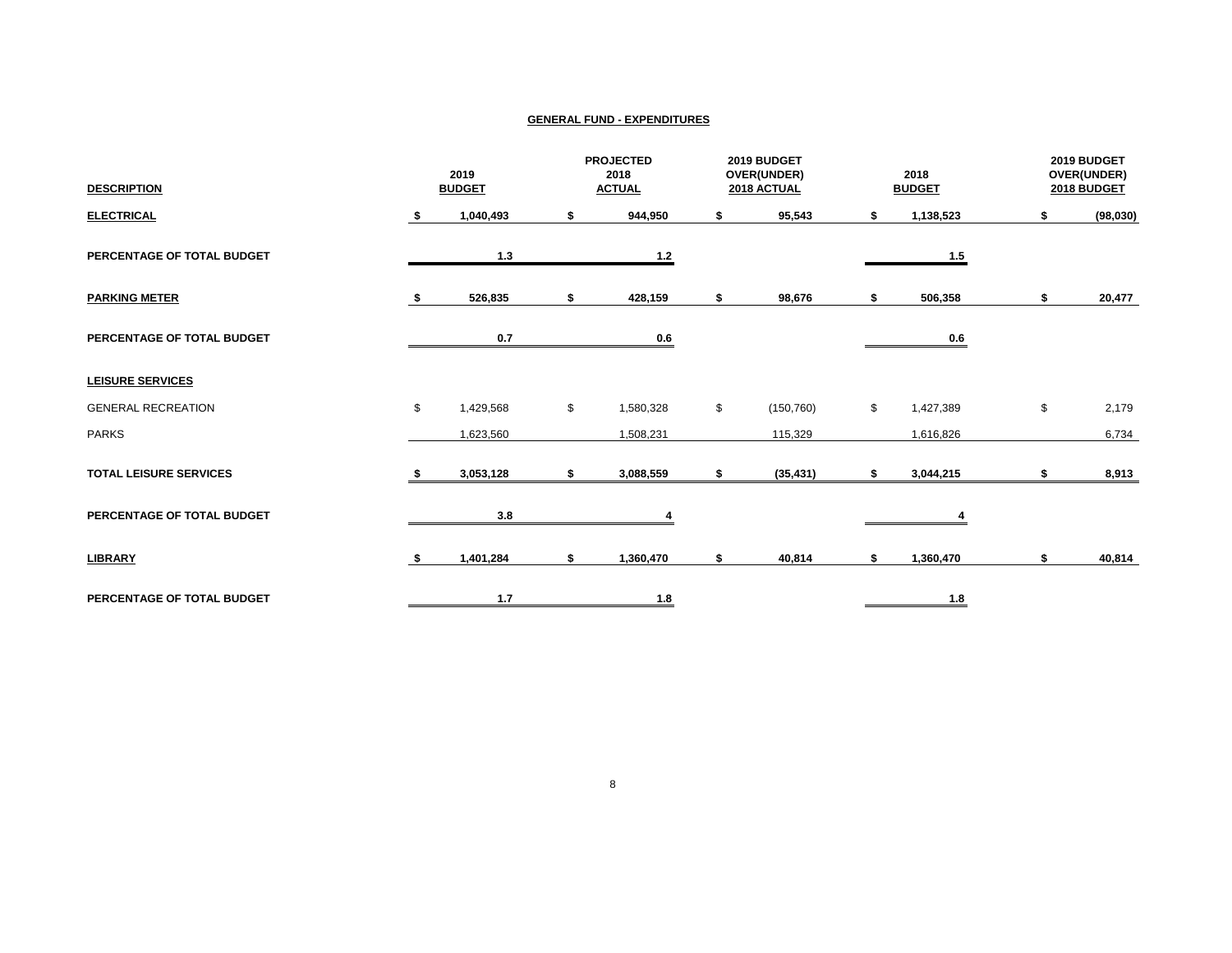| <b>DESCRIPTION</b>                 | 2019<br><b>BUDGET</b> |           | <b>PROJECTED</b><br>2018<br><b>ACTUAL</b> |    | 2019 BUDGET<br>OVER(UNDER)<br>2018 ACTUAL |    | 2018<br><b>BUDGET</b> |    | 2019 BUDGET<br>OVER(UNDER)<br>2018 BUDGET |  |
|------------------------------------|-----------------------|-----------|-------------------------------------------|----|-------------------------------------------|----|-----------------------|----|-------------------------------------------|--|
| <b>GRANTS</b>                      |                       |           |                                           |    |                                           |    |                       |    |                                           |  |
| COSA                               | \$                    | 421,600   | \$<br>384,454                             | \$ | 37,146                                    | \$ | 421,600               | \$ |                                           |  |
| <b>HUD</b>                         |                       | 1,873,742 | 1,032,338                                 |    | 841,404                                   |    | 1,575,000             |    | 298,742                                   |  |
| <b>HOME PROGRAM</b>                |                       | 250,000   | 222,300                                   |    | 27,700                                    |    | 250,000               |    | $\overline{\phantom{a}}$                  |  |
| VOLUNTEER FIRE RELIEF ALLOCATION   |                       | 235,000   | 235,000                                   |    | $\overline{\phantom{a}}$                  |    | 235,000               |    | $\sim$                                    |  |
| <b>TOTAL GRANTS</b>                | - 5                   | 2,780,342 | \$<br>1,874,092                           | \$ | 906,250                                   | \$ | 2,481,600             | \$ | 298,742                                   |  |
| PERCENTAGE OF TOTAL BUDGET         |                       | 3.5       | $2.2$                                     |    |                                           |    | 3.2                   |    |                                           |  |
| <b>OTHER EXPENDITURES</b>          |                       |           |                                           |    |                                           |    |                       |    |                                           |  |
| SOCIAL SECURITY                    | \$                    | 805,000   | \$<br>775,000                             | \$ | 30,000                                    | \$ | 805,000               | \$ |                                           |  |
| UNEMPLOYMENT COMPENSATION          |                       | 20,000    | 10,000                                    |    | 10,000                                    |    | 20,000                |    |                                           |  |
| <b>WORKERS COMPENSATION CLAIMS</b> |                       | 2,800,000 | 2,500,000                                 |    | 300,000                                   |    | 2,760,000             |    | 40,000                                    |  |
| <b>HEALTH INSURANCE</b>            |                       | 6,500,000 | 6,300,000                                 |    | 200,000                                   |    | 6,500,000             |    |                                           |  |
| <b>LIFE INSURANCE</b>              |                       | 110,000   | 100,000                                   |    | 10,000                                    |    | 110,000               |    |                                           |  |
| PROPERTY/CASUALTY INSURANCE        |                       | 1,625,000 | 1,500,000                                 |    | 125,000                                   |    | 1,625,000             |    |                                           |  |
| MUNICIPAL PLAN EXPENSE             |                       | 1,062,470 | 1,019,287                                 |    | 43,183                                    |    | 1,019,287             |    | 43,183                                    |  |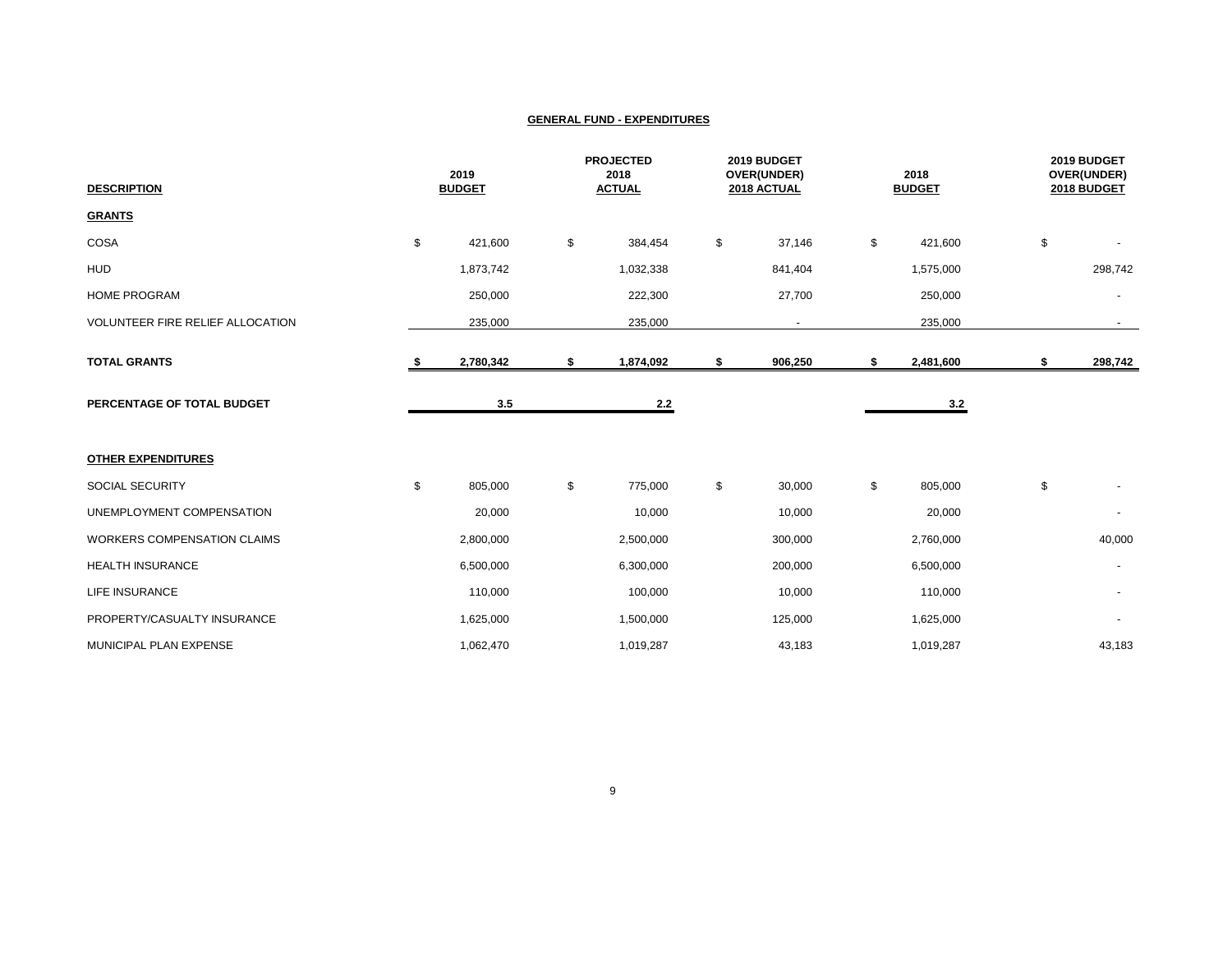| <b>DESCRIPTION</b>                       | 2019<br><b>BUDGET</b> |            | <b>PROJECTED</b><br>2018<br><b>ACTUAL</b> |   | 2019 BUDGET<br>OVER(UNDER)<br>2018 ACTUAL |    | 2018<br><b>BUDGET</b> | 2019 BUDGET<br>OVER(UNDER)<br>2018 BUDGET |           |
|------------------------------------------|-----------------------|------------|-------------------------------------------|---|-------------------------------------------|----|-----------------------|-------------------------------------------|-----------|
| <b>OTHER EXPENDITURES (CONTINUED)</b>    |                       |            |                                           |   |                                           |    |                       |                                           |           |
| <b>TAX REFUNDS</b>                       |                       | 101,000    | 81,500                                    |   | 19,500                                    |    | 101,000               |                                           |           |
| <b>CONTINGENCY</b>                       |                       | 250,000    | 225,000                                   |   | 25,000                                    |    | 250,000               |                                           |           |
| <b>TOTAL OTHER EXPENDITURES</b>          |                       | 13,273,470 | \$<br>12,510,787                          |   | 762,683                                   | s. | 13,190,287            |                                           | 83,183    |
| PERCENTAGE OF TOTAL BUDGET               |                       | 16.5       | 16.3                                      |   |                                           |    | 17.2                  |                                           |           |
| <b>TOTAL - GENERAL FUND EXPENDITURES</b> |                       | 80,270,086 | \$<br>76,774,129                          | s | 3,495,957                                 | s  | 76,803,417            | \$                                        | 3,466,669 |
|                                          |                       |            | <b>DEBT SERVICE - EXPENDITURES</b>        |   |                                           |    |                       |                                           |           |
| TOTAL PRINCIPAL EXPENDITURE              |                       |            |                                           |   |                                           |    |                       | \$                                        | 1,932,049 |
| TOTAL INTEREST EXPENDITURE               |                       |            |                                           |   |                                           |    |                       | \$                                        | 616,801   |
| <b>TOTAL DEBT SERVICE</b>                |                       |            |                                           |   |                                           |    |                       |                                           | 2,548,850 |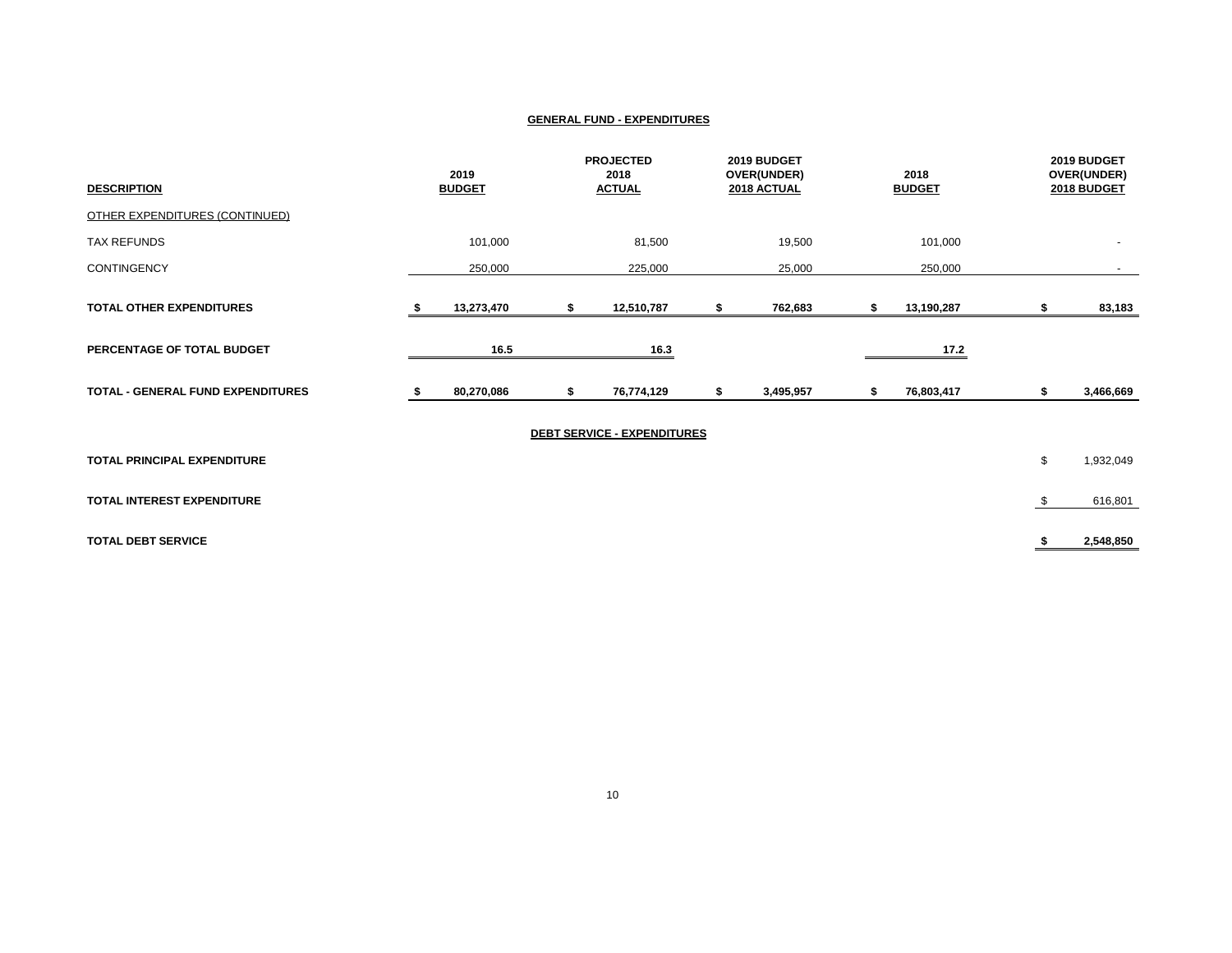## **2 0 1 9 B U D G E T**

## SUPPLEMENTAL SCHEDULE OF EXPENDITURES

|                                           | <b>SALARIES</b>          |    | <b>OTHER SERVICES</b>    |    | <b>SUPPLIES</b><br><b>AND MATERIALS</b> |    | <b>TOTAL</b> |
|-------------------------------------------|--------------------------|----|--------------------------|----|-----------------------------------------|----|--------------|
| <b>COUNCIL</b>                            | \$<br>190,195            | \$ | 18,000                   | \$ | 5,000                                   | \$ | 213,195      |
| <b>MAYOR</b>                              | 105,515                  |    | 15,000                   |    | 10,000                                  |    | 130,515      |
| <b>FINANCE</b>                            | 756,099                  |    | 157,800                  |    | 15,500                                  |    | 929,399      |
| <b>TREASURER</b>                          | 7,500                    |    | $\overline{\phantom{a}}$ |    | 500                                     |    | 8,000        |
| <b>SOLICITOR</b>                          | $\overline{\phantom{a}}$ |    | 325,000                  |    | $\overline{\phantom{a}}$                |    | 325,000      |
| C.A.O.                                    | 224,277                  |    | 33,000                   |    | 7,500                                   |    | 264,777      |
| <b>ADMINISTRATIVE SERVICES</b>            | 1,189,295                |    | 223,000                  |    | 442,000                                 |    | 1,854,295    |
| <b>GENERAL GOVERNMENT</b>                 | 2,472,881                | Я  | 771,800                  | s  | 480,500                                 | s  | 3,725,181    |
| <b>POLICE</b>                             | \$<br>16,950,791         | \$ | 14,056,880               | \$ | 201,000                                 | \$ | 31,208,671   |
| <b>FIRE</b>                               | 7,629,548                |    | 6,430,284                |    | 113,500                                 |    | 14,173,332   |
| <b>LICENSES AND INSPECTIONS</b>           | 757,561                  |    | 39,000                   |    | 15,000                                  |    | 811,561      |
| PLANNING AND ZONING                       | 87,500                   |    | 12,000                   |    | 13,500                                  |    | 113,000      |
| <b>PROTECTION TO PERSONS AND PROPERTY</b> | \$<br>25,425,400         | \$ | 20,538,164               | \$ | 343,000                                 | \$ | 46,306,564   |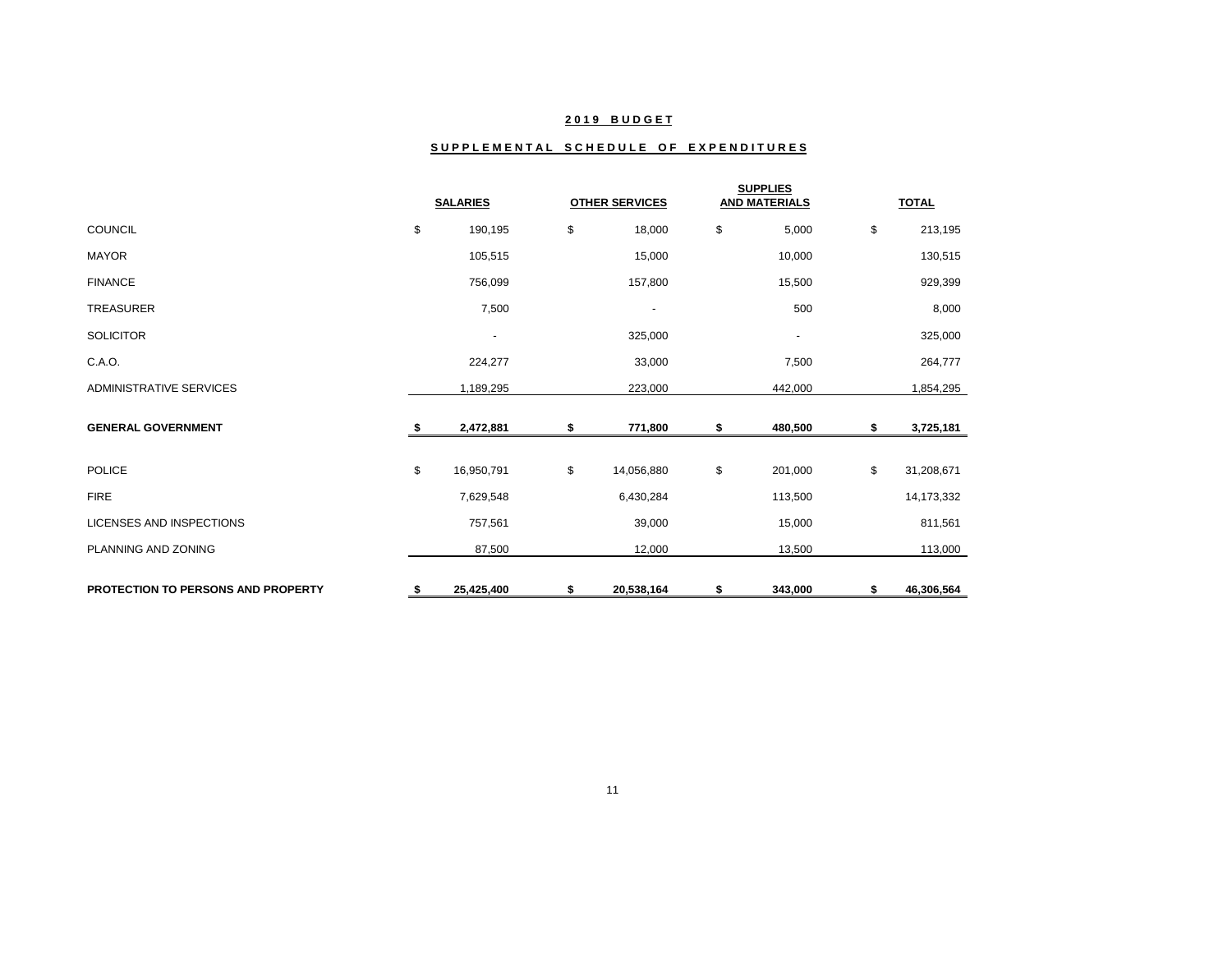## **2 0 1 9 B U D G E T**

#### SUPPLEMENTAL SCHEDULE OF EXPENDITURES

|                           |     | <b>SALARIES</b> | <b>OTHER SERVICE</b> | <b>SUPPLIES</b><br><b>AND MATERIALS</b> |    | <b>TOTAL</b> |
|---------------------------|-----|-----------------|----------------------|-----------------------------------------|----|--------------|
| <b>PUBLIC WORKS</b>       | \$  | 447,927         | \$<br>336,775        | \$<br>1,104,000                         | \$ | 1,888,702    |
| <b>SANITATION</b>         |     | 3,373,902       | 2,236,275            | 42,500                                  |    | 5,652,677    |
| <b>PUBLIC WORKS</b>       | S   | 3,821,829       | \$<br>2,573,050      | \$<br>1,146,500                         | \$ | 7,541,379    |
| <b>HEALTH SERVICES</b>    | - 5 | 518,410         | \$<br>74,000         | \$<br>29,000                            | \$ | 621,410      |
| <b>ELECTRICAL</b>         | -5  | 429,018         | \$<br>602,300        | \$<br>16,175                            | \$ | 1,047,493    |
| <b>PARKING METER</b>      | S   | 459,335         | \$<br>33,000         | \$<br>34,500                            | \$ | 526,835      |
| <b>GENERAL RECREATION</b> | \$  | 920,368         | \$<br>322,000        | \$<br>187,200                           | \$ | 1,429,568    |
| <b>PARKS</b>              |     | 1,187,485       | 166,000              | 270,075                                 |    | 1,623,560    |
| <b>LEISURE SERVICES</b>   | S   | 2,107,853       | \$<br>488,000        | \$<br>457,275                           | \$ | 3,053,128    |
| <b>COSA</b>               | S   | 265,000         | \$<br>156,600        | \$<br>٠                                 | S  | 421,600      |
| <b>HUD</b>                | \$  | 340,442         | \$<br>1,512,800      | \$<br>20,500                            | \$ | 1,873,742    |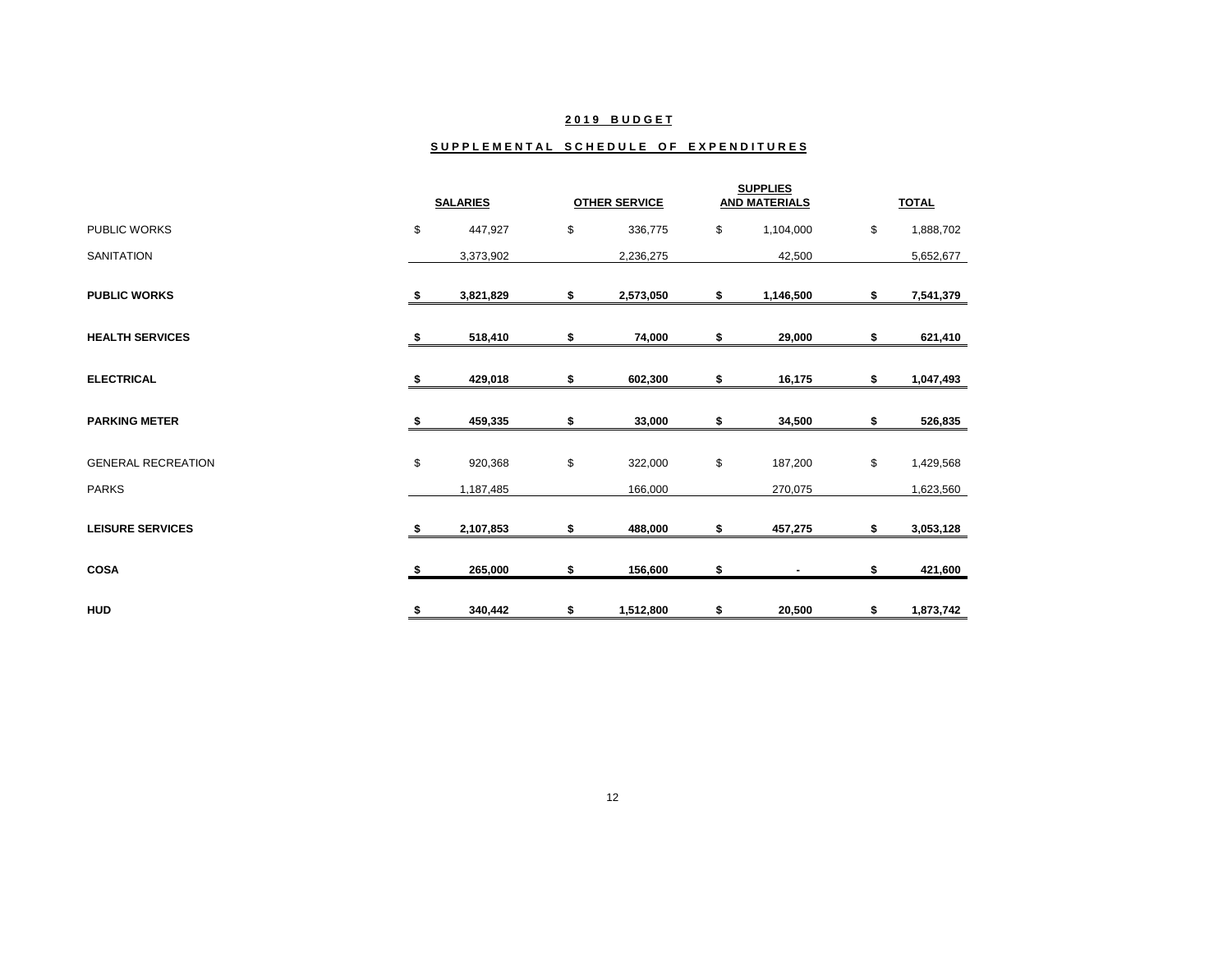#### **SEWER RENTAL - REVENUE**

| <b>DESCRIPTION</b>                |    | 2019<br><b>BUDGET</b> |    | <b>PROJECTED</b><br>2018<br><b>ACTUAL</b> |    | 2019 BUDGET<br>OVER(UNDER)<br><b>2018 ACTUAL</b> |    | 2018<br><b>BUDGET</b> |    | 2019 BUDGET<br>OVER(UNDER)<br>2018 BUDGET |  |
|-----------------------------------|----|-----------------------|----|-------------------------------------------|----|--------------------------------------------------|----|-----------------------|----|-------------------------------------------|--|
| <b>FUND BALANCE</b>               | \$ | 1,000,000             | \$ | 84,531                                    | \$ | 915,469                                          | \$ | 1,053,554             | \$ | (53, 554)                                 |  |
| <b>INTEREST</b>                   |    | 500                   |    | 200                                       |    | 300                                              |    | 500                   |    | $\overline{\phantom{a}}$                  |  |
| <b>MISCELLANEOUS GRANT</b>        |    | 25,000                |    | 25,000                                    |    | $\overline{\phantom{a}}$                         |    | 25,000                |    |                                           |  |
| SEWER USE CHARGE - CURRENT        |    | 6,200,000             |    | 6,200,000                                 |    | $\overline{\phantom{a}}$                         |    | 6,200,000             |    |                                           |  |
| SEWER USE CHARGE - DELINQUENCY    |    | 1,250,000             |    | 1,300,000                                 |    | (50,000)                                         |    | 1,250,000             |    |                                           |  |
| <b>SEWER REIMBURSEMENT</b>        |    | 1,738,967             |    | 1,295,000                                 |    | 443,967                                          |    | 1,738,967             |    |                                           |  |
| <b>TOTAL SEWER RENTAL REVENUE</b> |    | 10,214,467            |    | 8,904,731                                 |    | 1,309,736                                        |    | 10,268,021            |    | (53, 554)                                 |  |

## **SEWER RENTAL - EXPENDITURES**

| 490,000         | 488,213         | 1,787         | 492,275         | (2, 275)                 |
|-----------------|-----------------|---------------|-----------------|--------------------------|
| 1,000,000       | 900,000         | 100,000       | 1,000,000       | $\overline{\phantom{a}}$ |
| 6,573,000       | 5,942,461       | 630,539       | 6,615,000       | (42,000)                 |
| 374,000         | 242,898         | 131,102       | 376,500         | (2,500)                  |
| 38,500          | 26,675          | 11,825        | 36,000          | 2,500                    |
| \$<br>1,794,993 | \$<br>1,304,484 | \$<br>490,509 | \$<br>1,748,246 | \$<br>46,747             |
|                 |                 |               |                 |                          |